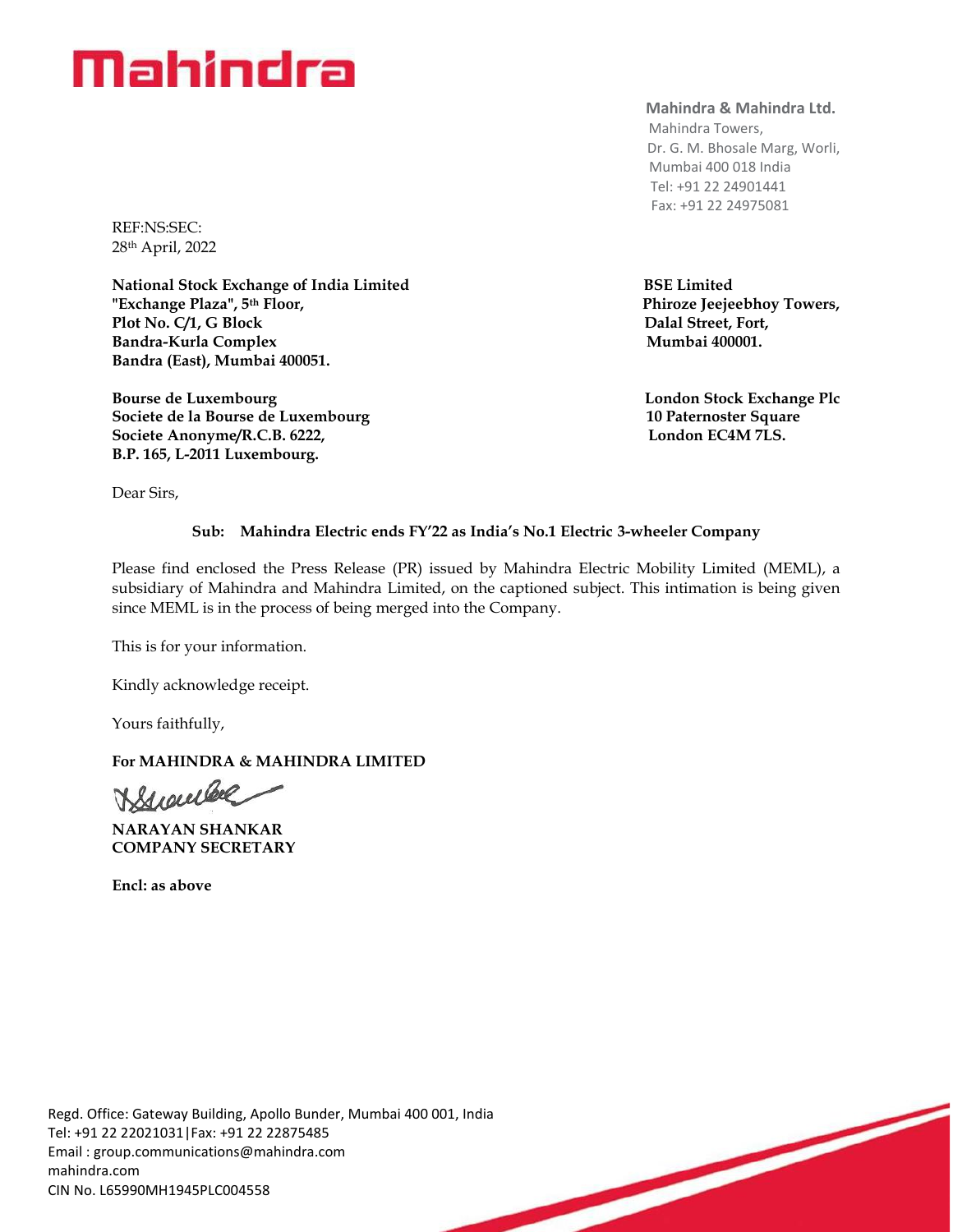



# **Mahindra Electric ends FY'22 as India's No.1 Electric 3-wheeler Company**

**Mumbai, April 28, 2022**: Mahindra Electric Mobility Limited, part of the Mahindra Group, has closed the financial year with a market share of 73.4%\*, making it the No.1 electric 3-wheeler manufacturer in the country. With a whopping 214% growth from FY'21, Mahindra Electric has one of the largest portfolio of electric 3-wheelers with the Treo auto, Treo Yaari, Treo Zor, e Alfa Mini and e Alfa Cargo to suit the needs of its varied customers. Treo also happens to be the first Li-ion electric 3-wheeler platform to cross 18000+ sales since launch.

Mahindra last mile products have cumulatively travelled more than 427 Million kilometre and saved more than 42835 metric tonne  $CO<sub>2</sub>$ 

**Suman Mishra, CEO of Mahindra Electric Mobility Limited** said, *"I am delighted that over this past year, we have significantly expanded our EV footprint while reducing pollution (that would otherwise have needed 20 Lakh trees to be planted) and contributed to the Government's vision of sustainable development. I would like to share this success with our stakeholders and expect to maintain this momentum in FY'23 through a range of exciting products and solutions in the last mile mobility space."*

The Treo auto is the top-selling electric 3-wheeler in the passenger category with a market share of 70.4%\* while the Treo Zor leads the cargo segment with a 52.1%\* market share. Customers prefer our vehicles because of the significant savings due to the ever-increasing petrol/diesel/CNG prices, advanced Li-ion technology, and favourable Government policies. The high reliability of the EVs, extensive service network and aggressive marketing as well as sales policies also contributed to this success.

### **About Mahindra Electric**

Mahindra Electric, a part of the Mahindra Group, is a global pioneer in the development and production of electric vehicles. Mahindra Electric is India's only EV manufacturer with indigenously developed EV technologies that have won global accolades. Over the years, Mahindra Electric has developed one of the most diversified portfolios of electric vehicles with the  $e<sub>2</sub>$  Plus hatch, the Treo range of 3-wheelers and the electrified eVerito sedan for the passenger & the commercial segment. Venturing into the paradigm of alternative technology has helped Mahindra Electric enable a clean, green & a smarter tomorrow for India.

### **About Mahindra**

Founded in 1945, the Mahindra Group is one of the largest and most admired multinational federation of companies with 2,60,000 employees in over 100 countries. It enjoys a leadership position in farm equipment, utility vehicles, information technology and financial services in India and is the world's largest tractor company by volume. It has a strong presence in renewable energy, agriculture, logistics, hospitality and real estate.

The Mahindra Group has a clear focus on leading ESG globally, enabling rural prosperity and enhancing urban living, with a goal to drive positive change in the lives of communities and stakeholders to enable them to Rise.

Learn more about Mahindra on [www.mahindra.com](http://www.mahindra.com/) / Twitter and Facebook: @MahindraRise/ For updates subscribe to<https://www.mahindra.com/news-room>